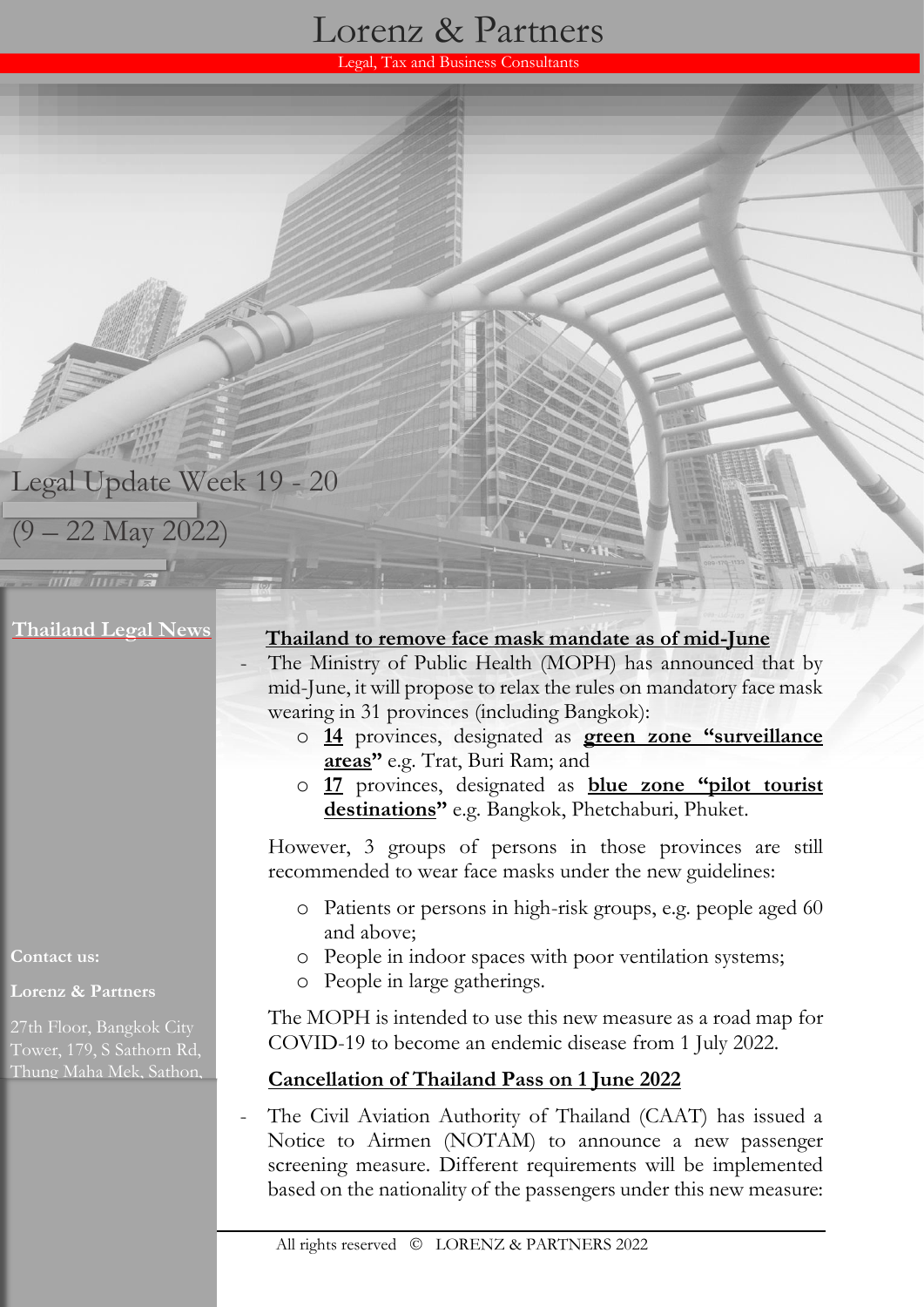| Thai nationals                                                                                                                                                                                         | Non-Thai nationals                                                                                                                                                                                                                                                                          |
|--------------------------------------------------------------------------------------------------------------------------------------------------------------------------------------------------------|---------------------------------------------------------------------------------------------------------------------------------------------------------------------------------------------------------------------------------------------------------------------------------------------|
| No Thailand Pass registration<br>required;                                                                                                                                                             | <b>Must register</b> via Thailand Pass;<br>$\sim$                                                                                                                                                                                                                                           |
| Immigration Officers<br>may<br>request proof of vaccination<br>certificate;<br>Those with flu-like symptoms or<br>high temperature<br>be<br>may<br>required to take a COVID-19<br>test at the airport. | <b>Must present</b> vaccination certificate<br>(for fully-vaccinated person) or<br>COVID-19 test result, i.e. RT-PCR<br>or professional antigen test (for non-<br>or partially vaccinated person);<br>Must have health insurance with a<br>minimum coverage of USD 10,000<br>(THB 340,000). |

Please note that all quarantine measures will be lifted for all nationals (both Thais and foreigners) as of **1 June 2022**.

## **Draft Notification of the Ministry of Interior (MOI) and Draft Announcement(s) of the Board of Investment of Thailand (BOI) in relation to the measure to attract High-Potential Foreigners**

Under the government's measures to attract high-potential foreigners, the Draft Notification of the MOI re: Permission for Certain Groups of Aliens to Remain in the Kingdom as a Special Case, and the other 2 Draft Announcements from the BOI will be implemented.

For **Draft Notification of the MOI**, a 10-year Long-Term Resident (LTR) Visa will be proposed to 4 targeted groups:

- 1) wealthy global citizens;
- 2) pensioners from abroad;
- 3) Work-from-Thailand professionals; or
- 4) Highly-skilled professionals.

In detail, the request for a qualification endorsement must be submitted to the BOI mainly electronically, and the applicant must apply to the Immigration Bureau for a Non-Immigrant Visa Category "LTR" within 60 days from the date of receipt of a qualification endorsement. The fee for the LTR Visa application is a one-time fee of **THB 50,000** (reduced from previously THB 100,000) for the applicant, including spouse and descendants.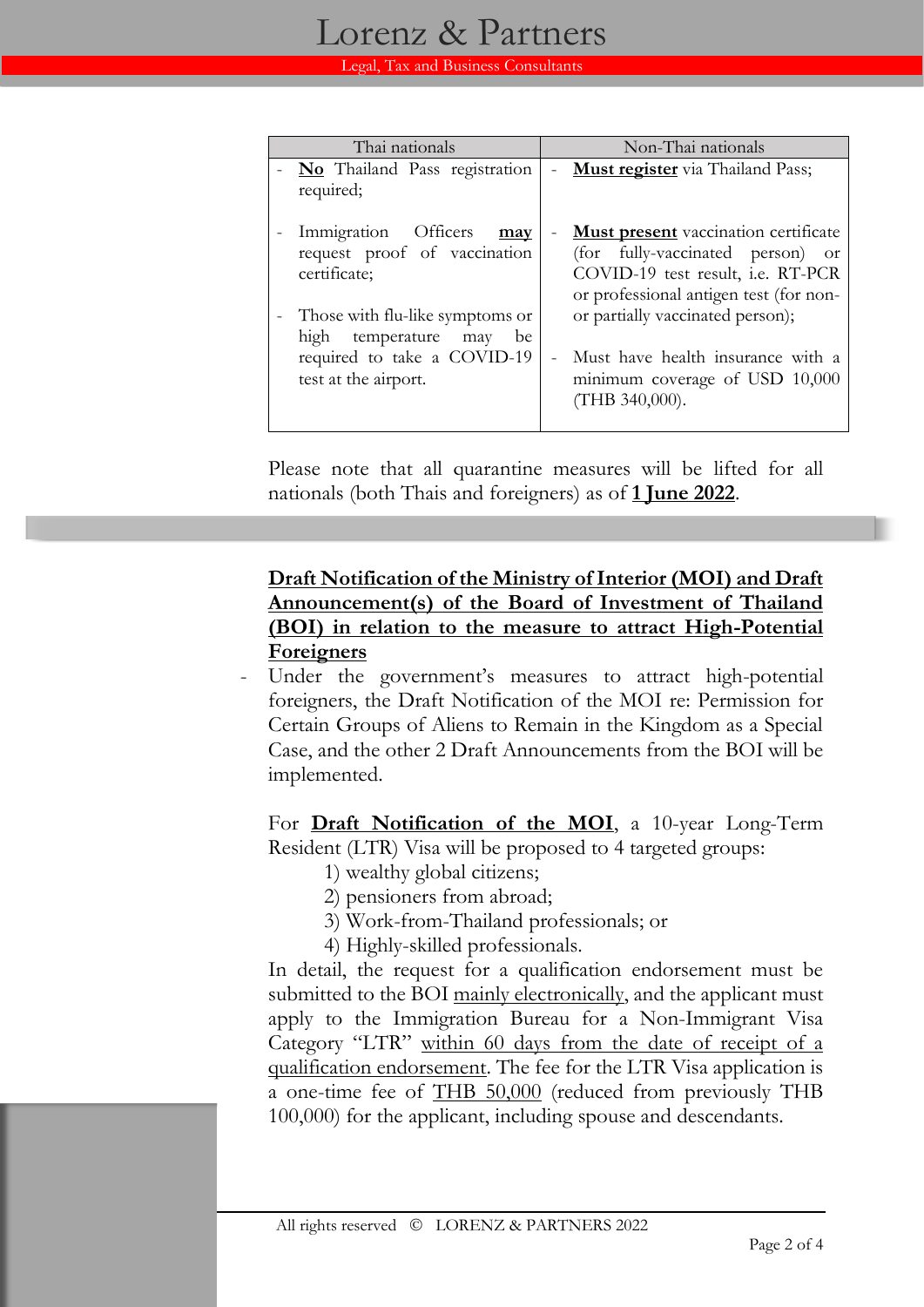Under the 1<sup>st</sup> BOI Draft Announcement, certain criteria and qualifications from the Cabinet Resolution of 14 September 2021 will be revised as follows:

o **Wealthy global citizens and pensioners from abroad** – the amount of health insurance covering medical expenses in Thailand will be reduced to USD 50,000, with a coverage period of at least 10 months from the date of the issuance of the qualification endorsement (previously required USD 100,000 of medical coverage throughout the period of validity of visa).

The 2nd Draft Announcement adds new targeted industries for Smart Visa applicants, while the existing targeted industries (under the Announcement of the Office of BOI No. Por 12/2561 re: Qualifications, Criteria, and Conditions for Smart Visa) remain unchanged. For example, the additional targeted industry is the International Business Center (IBC).

*\*These Notification and Announcements are not yet confirmed, they may be subject to further changes until the Notifications are officially published in the Government Gazette.* 

<https://www.thaigov.go.th/news/contents/details/54442> (item no.3 and 7)

# **Thailand waives taxes and fees on Real Estate Investment Trust (REIT) buy-back to alleviate the impact of COVID-19**

Due to the impact of COVID-19 on Thailand's real estate owners, the government plans to implement a REIT buy-back measure that will allow real estate owners to sell and then repurchase their assets within a certain timeframe. The following are some of the conditions and tax exemptions under this measure:



**Real Estate Owners (Company/Juristic Partnership)**

**Sell immovable property/condominium** \**within 2 years from the date of the publication in the Government Gazette*



**Trustee of a trust**

**Repurchase** \**within 5 years from the sale date*

Real estate owners will be eligible for tax exemptions when selling immovable properties or condominiums, i.e. Corporate Income Tax (from 20%), Value Added Tax (from 7%), Specific Business Tax (from 3.3%), and stamp duty (from  $0.5\%$ ). <https://www.thaigov.go.th/news/contents/details/54442> (item no.16)